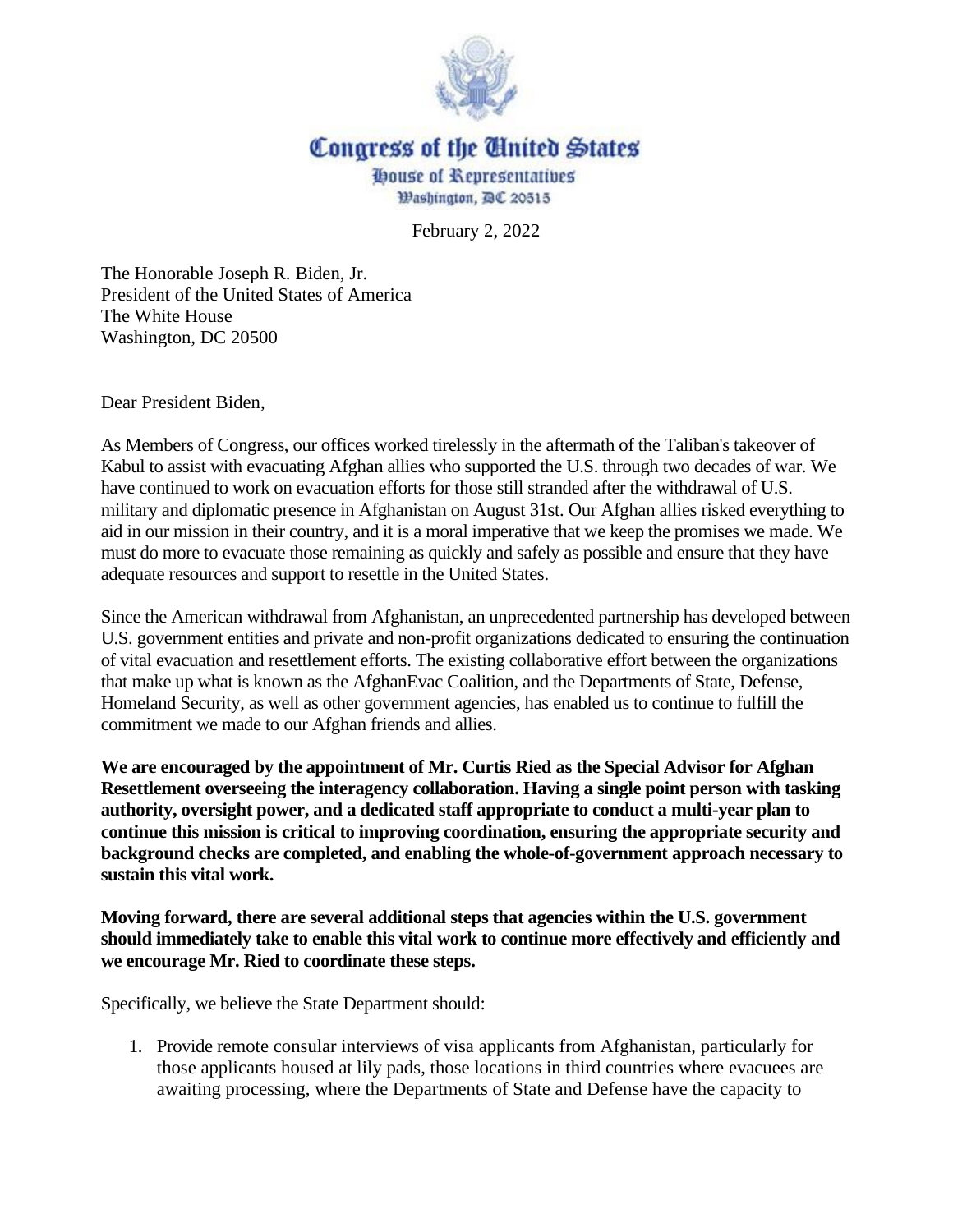provide a secure connection between applicants and a consular officer in the United States or in a third country;

- 2. Expand existing lily pads and establish additional lily pads in other countries to enable higher throughput of at-risk Afghans, address capacity issues and prevent transit bottlenecks;
- 3. Coordinate with international nongovernmental organizations as well as third country ally and partner governments to
	- a. Expedite processing for Afghans at unofficial lily pad locations with pending visa applications; and
	- b. Ensure that those Afghans evacuated through private charter flights have a legal pathway to resettlement in the U.S.;
- 4. Outline a process for individuals denied humanitarian parole, particularly those who filed before November 5, 2021, to be directly referred to the U.S. Refugee Admissions Program; and
- 5. Create a transparent referral process to the U.S. Refugee Admissions Program for those Afghans referred under the P1 or P2 designation and others who remain at risk due to their association with the United States, including those in third countries and those who are still in Afghanistan.

The Department of Defense should:

- 1. Expand existing safe havens on US bases in areas most suited for the resettlement of Afghans in the U.S.; and
- 2. Establish and maintain lily pads on overseas bases in multiple countries to enable expanded capacity and prepare Afghan evacuees for onward movement to the U.S.

The Department of Homeland Security should:

- 1. Prioritize United States Citizenship and Immigration Services (USCIS) refugee circuit rides and processing for those individuals with referrals to the U.S. Refugee Admissions Program in third countries, including at unofficial lily pad locations;
- 2. Establish infrastructure to process those Afghans referred to the U.S. Refugee Admissions Program through the P-1 or P-2 designation, including in third countries and those who remain at unofficial lily pad locations such as the U.A.E. humanitarian camp;
- 3. Waive all humanitarian parole processing fees for Afghans;
- 4. Refund humanitarian parole filing fees for any denied case that was submitted prior to the issuance of USCIS guidance on humanitarian parole for Afghans issued on November 5, 2021; and
- 5. Expand staffing to streamline the facilitation of immigration parole program processing for atrisk Afghans.

These agencies, along with the Department of Veterans Affairs and the Department of Health and Human Services (HHS), should also work collaboratively to establish mental health support services for those impacted by these events, including evacuated Afghans, American volunteers and public servants, and military personnel and veterans involved in the withdrawal. We believe HHS should lead this effort to ensure that this support is ongoing and comprehensive.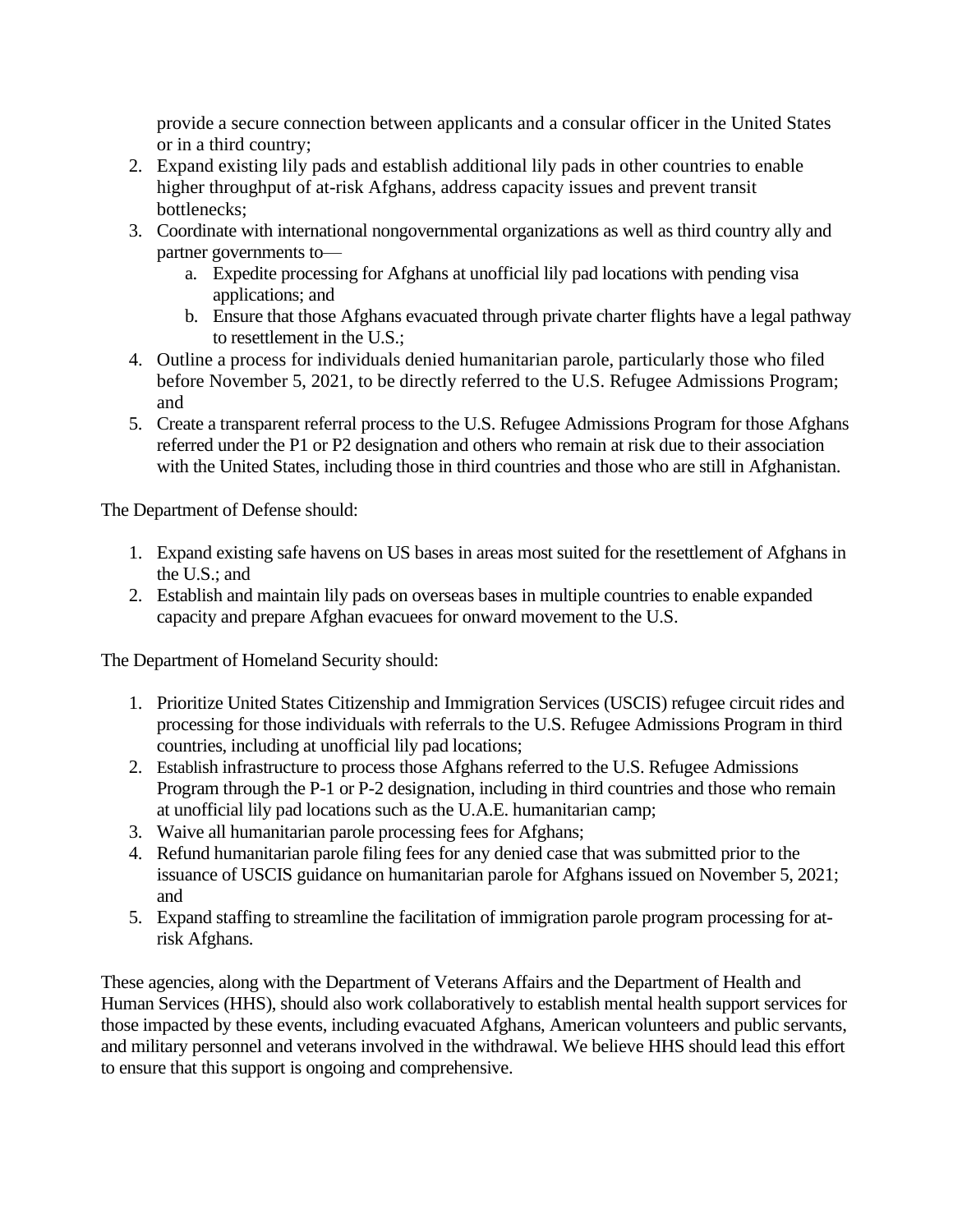The United States has taken historic action to evacuate tens of thousands of vulnerable people from Afghanistan, but many of our allies remain at risk because of the work they did in aid of our mission there over the last 20 years. We must do as much as we can to ensure their safety, and the steps outlined above will help in that endeavor.

The undersigned represent a bipartisan group of legislators who stand together in support of the continued efforts outlined above. Congress stands ready to give the administration the tools it needs to complete this mission.

Sincerely, Lilian R. Kenting

William R. Keating Chair, Subcommittee on Europe, Energy, the Environment, and Cyber

James P. Ure Dowen

James P. McGovern Jackie Speier

James R Langevin

Rep Henry C. "Hank" Johnson Karen Bass Member of Congress Member of Congress

Joe Courtney Jim Cooper

Ruben Gallego Sheila Jackson Lee Member of Congress Member of Congress

Member of Congress Member of Congress

Mammbi

James Langevin John Garamendi Member of Congress Member of Congress

Member of Congress Member of Congress

Eleano H Noton

Juan Vargas Eleanor Holmes Norton Member of Congress Member of Congress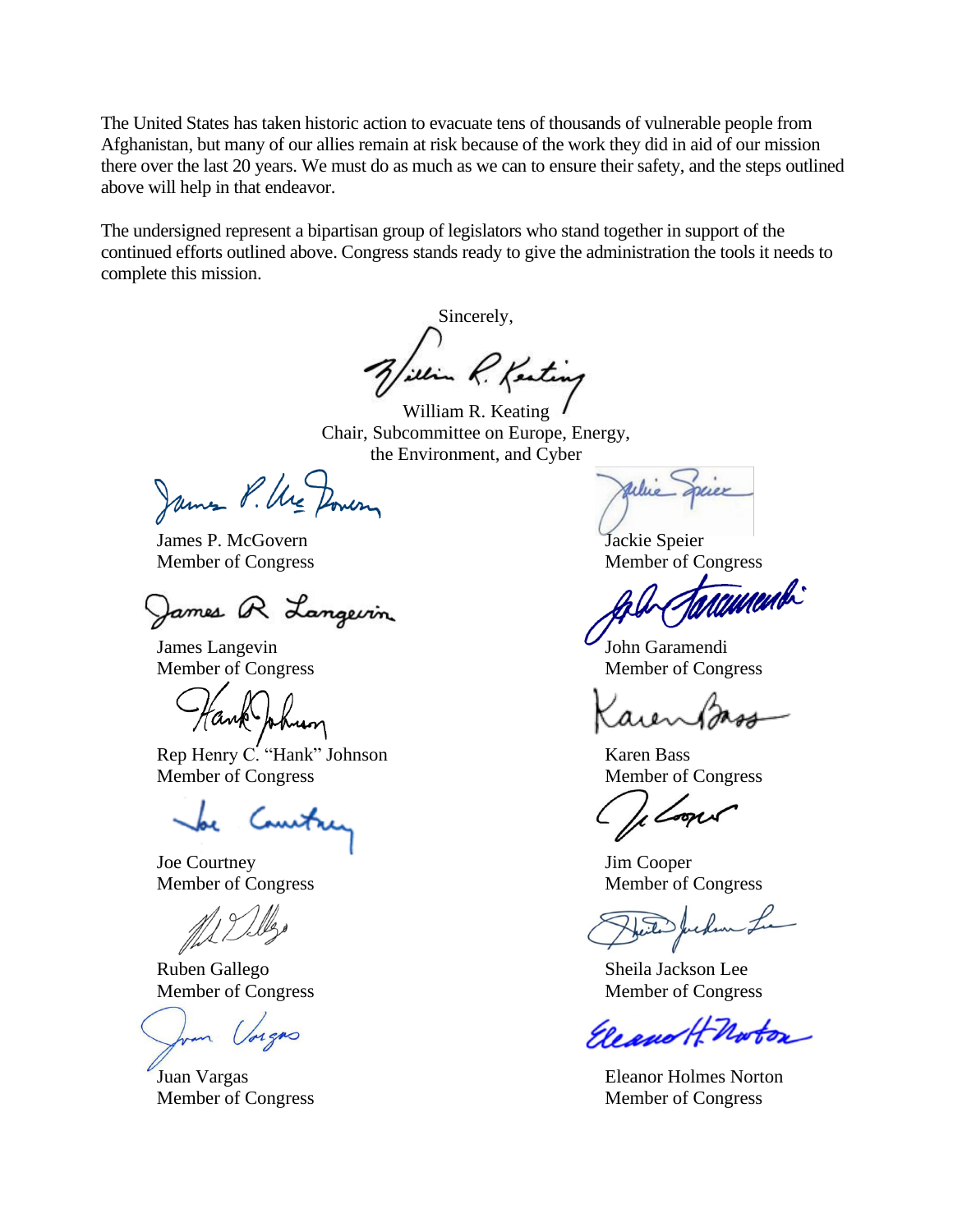proba

Scott R. Peters Scott R. Peters Stephen F. Lynch

Vicente Gonzalez Dean Phillips

Dwight Evans Jim Costa

Jared Huffman Thomas R. Suozzi

Ted W. Lien

Ted W. Lieu Eric Swalwell Member of Congress Member of Congress

Sara Jacobs Jamie Raskin Member of Congress Member of Congress

parinte

Pramila Jayapal Tom Malinowski

 $\alpha$ 

Suzan DelBene Stacey Plaskett

Sean Patrick Maloney Mike Levin Member of Congress Member of Congress

Member of Congress Member of Congress

Member of Congress Member of Congress

Member of Congress Member of Congress

I homes R. Surggi

Member of Congress Member of Congress

malinde  $mc/$ 

esti ame

13M Mah

Member of Congress Member of Congress

Streey & Caspel

Member of Congress Member of Congress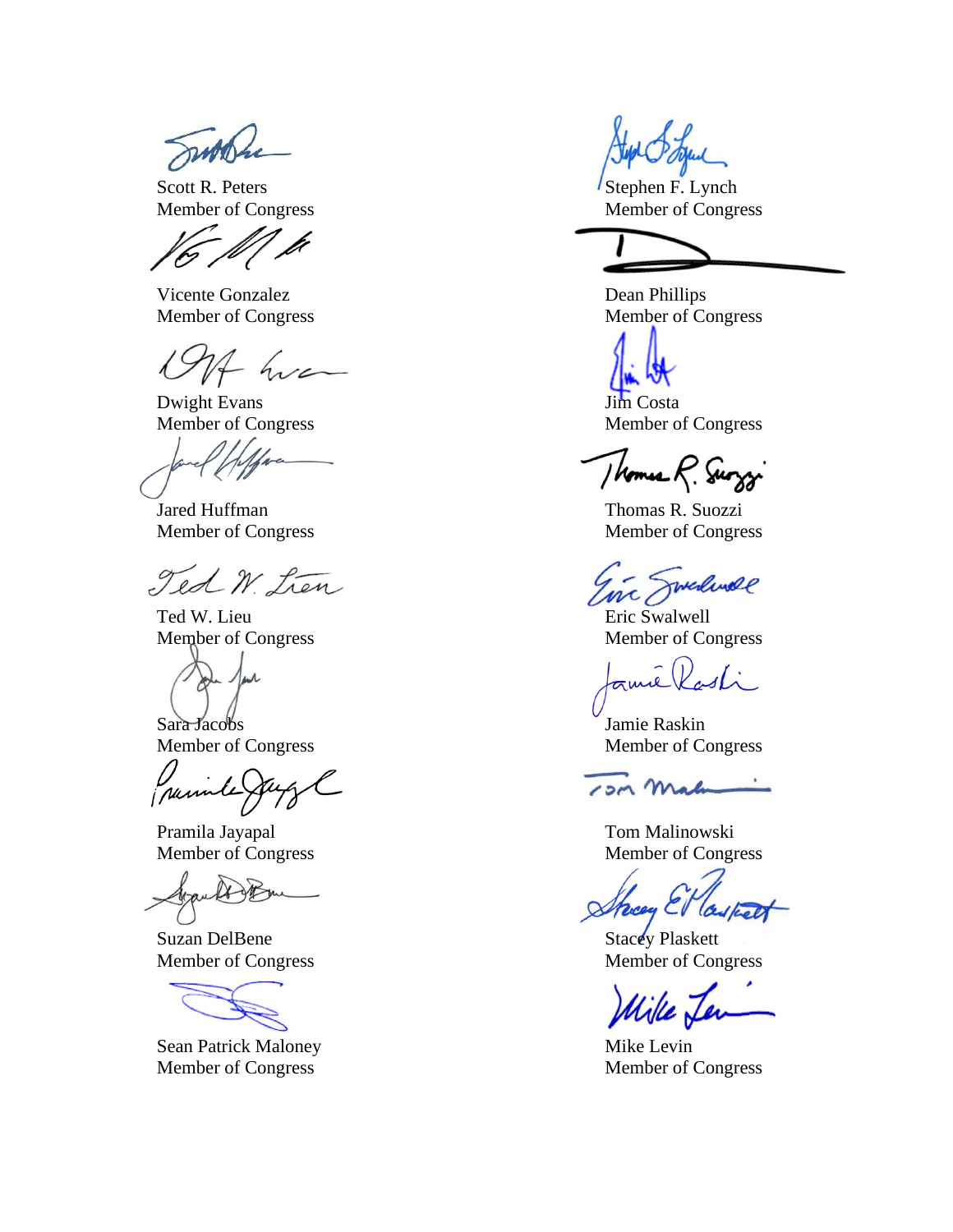Mandin

Mondaire Jones November 2012

Ro Khanna Chris Pappas

aink

Chellie Pingree Peter Welch

**PERAY HARR** 

Brian Higgins Lucy McBath Member of Congress Member of Congress

Nole **TILL** 

Mark DeSaulnier Jake Auchincloss Member of Congress Member of Congress

/s/

Member of Congress Member of Congress

Emanuel Cleaver II David Trone

Ma, WW

Dina Titus Rick Larsen

Angie Craig  $\overline{V}$  Andre Carson

Member of Congress Member of Congress

Member of Congress Member of Congress

Lris Pappas

Member of Congress Member of Congress

vel

Member of Congress Member of Congress

uas MCBath

Kn

Danny K. Davis Deborah K. Ross

Member of Congress Member of Congress

'ane

Member of Congress Member of Congress

/s/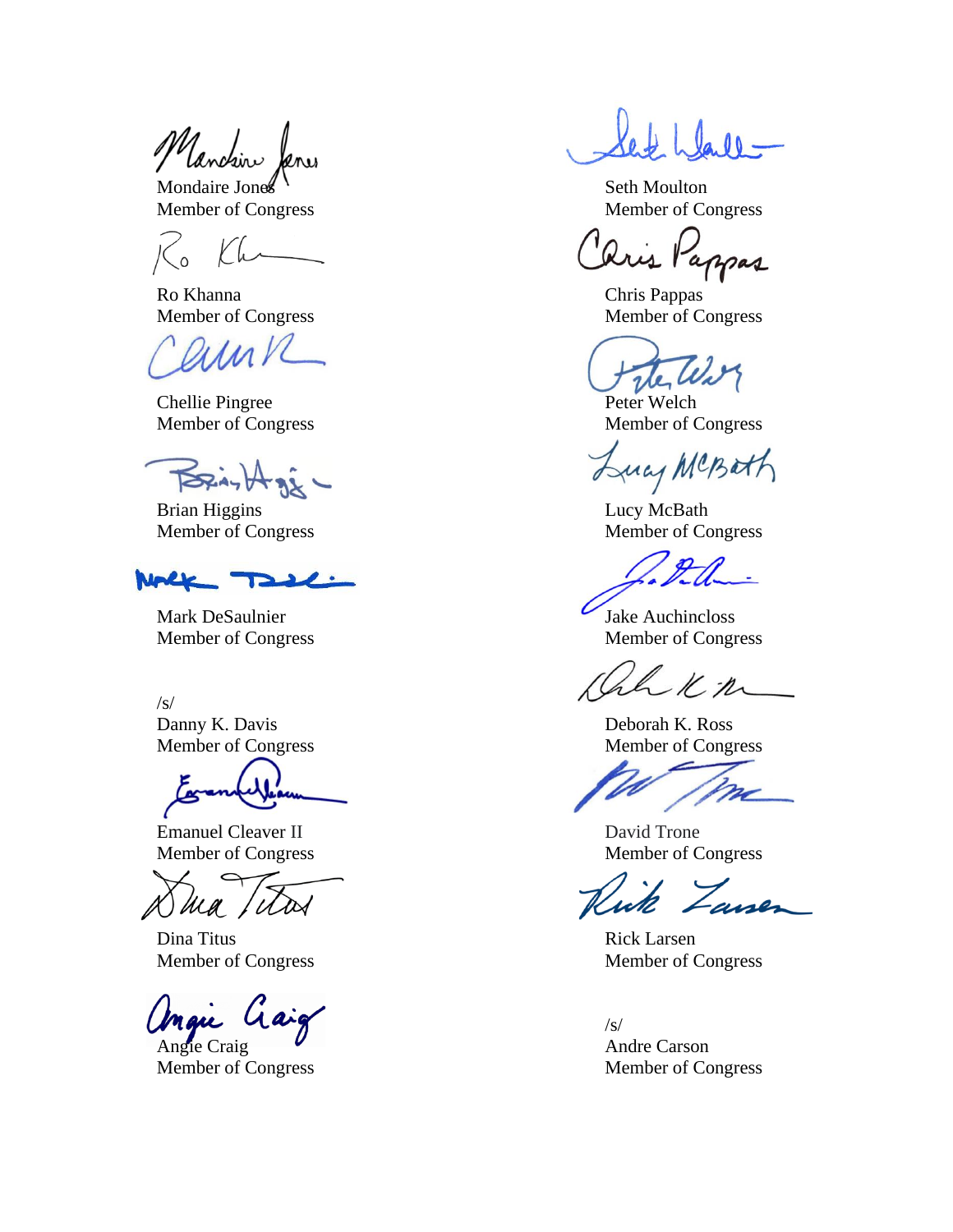Jahana Hayes

Jahana Hayes Brian Mast

Jana Rodbotte

Diana DeGette Anna G. Eshoo Member of Congress Member of Congress

Madelune Dear

Madeleine Dean Brendan F. Boyle

Gardyn B. Malong

Carolyn B. Maloney David E. Price Member of Congress Member of Congress

Member of Congress Member of Congress

Schalnder

Bobby L. Rush Earl Blumenauer Member of Congress Member of Congress

Alexandria Ocasio-Cortez Adriano Espaillat Member of Congress Member of Congress

Wennice Embar

Veronica Escobar David Scott

Member of Congress Member of Congress

In Stro

Brendan J.

Member of Congress Member of Congress

Andy Kim Kaiali'i Kahele

 $2a_{11}$ WatsenColeman

Jan Schakowsky Bonnie Watson Coleman Member of Congress Member of Congress

Soften you

Member of Congress Member of Congress